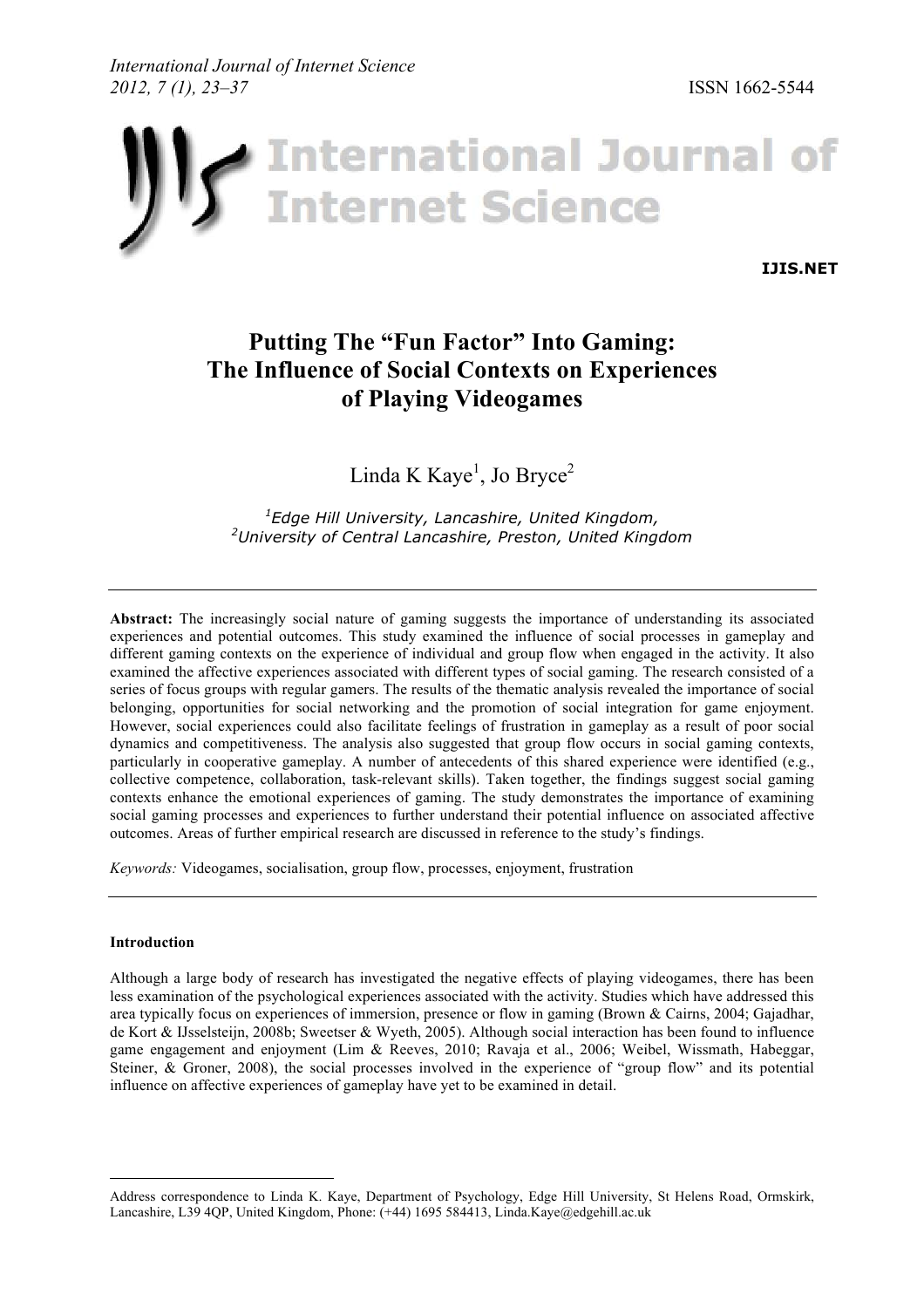#### *Flow*

The concept of flow was developed by Csikszentmihalyi based on his observations of the immersion and high levels of enjoyment experienced by a group of artists. He explained this deep involvement as the result of the intrinsically motivating nature of the rewards derived from the process of painting itself (Csikszentmihalyi, 1988). Csikzentmihalyi's (1992) subsequent observations of individuals engaged in a range of activities (e.g., rock climbing, rock dancing, chess) led him to suggest that flow states occur more freely in those activities which are structurally designed to facilitate deeper levels of concentration and involvement. This distinguishes "optimal experiences" from everyday tasks, and describes a psychological state in which an individual behaves in the absence of societal or cultural controls (Csikszentmihalyi, 1988, 2003). To provide a holistic approach to the study of these enjoyable experiences, Csikszentmihalyi (1975) proposed the need to move beyond understanding the individual's learned responses to pleasant experiences and the characteristics of the activity, to examine the interaction between the individual's abilities and subjective evaluation of the situation in determining the enjoyment of the activity. As a result, flow theory focuses on the relationship between the individual's skills and the personal meanings they derive through an activity.

Flow is characterised as the positive subjective state an individual experiences when he/she is undertaking an enjoyable activity in which his/her capabilities match the high level of challenge required (Csikszentmihalyi, 1975; Csikszentmihalyi & Csikszentmihalyi, 1988; Massimini & Carli, 1988). This skill-challenge balance is integral to the individual's perceptions of the enjoyment derived from an activity, and has been found to be associated with a range of positive indicators including high levels of arousal, intrinsic motivation, positive affect and enjoyment (Csikszentmihalyi, 1975, 1982; Ellis, Voelkl & Morris, 1994; LeFevre, 1988). When experiencing flow, the individual is focused on the processes involved in the activity, rather than its potential consequences, and this is sufficiently rewarding to promote continued engagement (Csikszentmihalyi, 1975, 1992). This intrinsic motivation is a key component of the flow experience, and the theory assumes that an individual undertakes an activity purely for its own sake or is "autotelic" (Csikszentmihalyi, 1992, 1993).

Flow theory represents a suitable theoretical framework for examining the processes underlying the enjoyable experiences derived from gaming as the activity is largely intrinsically motivated (Bryce & Kaye, 2011). It has been found to occur in frequent gamers (Poels, de Kort & IJesselsteijn, 2007), and to be associated with gaming enjoyment and positive affect (Klimmt, Hartmann & Frey, 2007; Smith, 2007). The GameFlow model (Sweetser & Wyeth, 2005) suggests that the inherent structure of games (e.g., game goals/objectives, feedback, challenge) is associated with the experience of flow and enjoyment during gaming, at least for real-time strategy games. This framework acknowledges the role of social interactions in gameplay, but its ability to facilitate flow has yet to be determined (de Kort, Ijsselsteijn & Gajadhar, 2007; Sweetser & Wyeth, 2005). Whilst, there is some evidence of an association between flow and aspects of social interaction in gaming (e.g., Weibel et al., 2007), others have suggested that it may actually interrupt these experiences (e.g., Sweetser & Wyeth, 2005).

The original individualised flow model did not consider the social or shared dimensions of autotelic experiences, though Nakamura and Csikszentmihalyi (2002) later proposed the concept of shared or group flow to characterise situations in which an individual's "coparticipants may or may not be in flow" (p. 102). Sato's (1988) research on motorcycle gangs also suggests that the sense of social belonging and companionship provided by group contexts can enhance the enjoyment and intrinsic rewards of an activity in addition to the established flow components outlined by Csikszentmihalyi (1975). It seems reasonable to assume that similar experiences are facilitated by social gaming as it provides opportunities for friends to play together cooperatively to achieve group goals. It is likely that the experience of group flow is largely dependent on the way in which players coordinate, have collective competency to meet the challenge of the game, and are focused on feedback from each other and the game itself. Other factors such as competitiveness and leader-boards also enable players to demonstrate their competence to fellow gamers, which can also promote the experience of enjoyment and rewards in social gaming.

Gamers can also play competitively online against others through web-based platforms (e.g., Xbox Live), or offline against other players. These different gaming contexts could facilitate differential experiences of flow, and the physical presence of other players in offline contexts may restrict opportunities for this to occur. To date, no research has explored the concept of group flow in relation to gaming or identified the dimensions of these experiences which may be unique to social versus solo gaming contexts. As a result, the current study examined the association between social processes in gaming, and their experiential and affective outcomes. This led to the development of the first research question:

*RQ 1 How are social processes in gaming related to group flow within online and offline contexts?*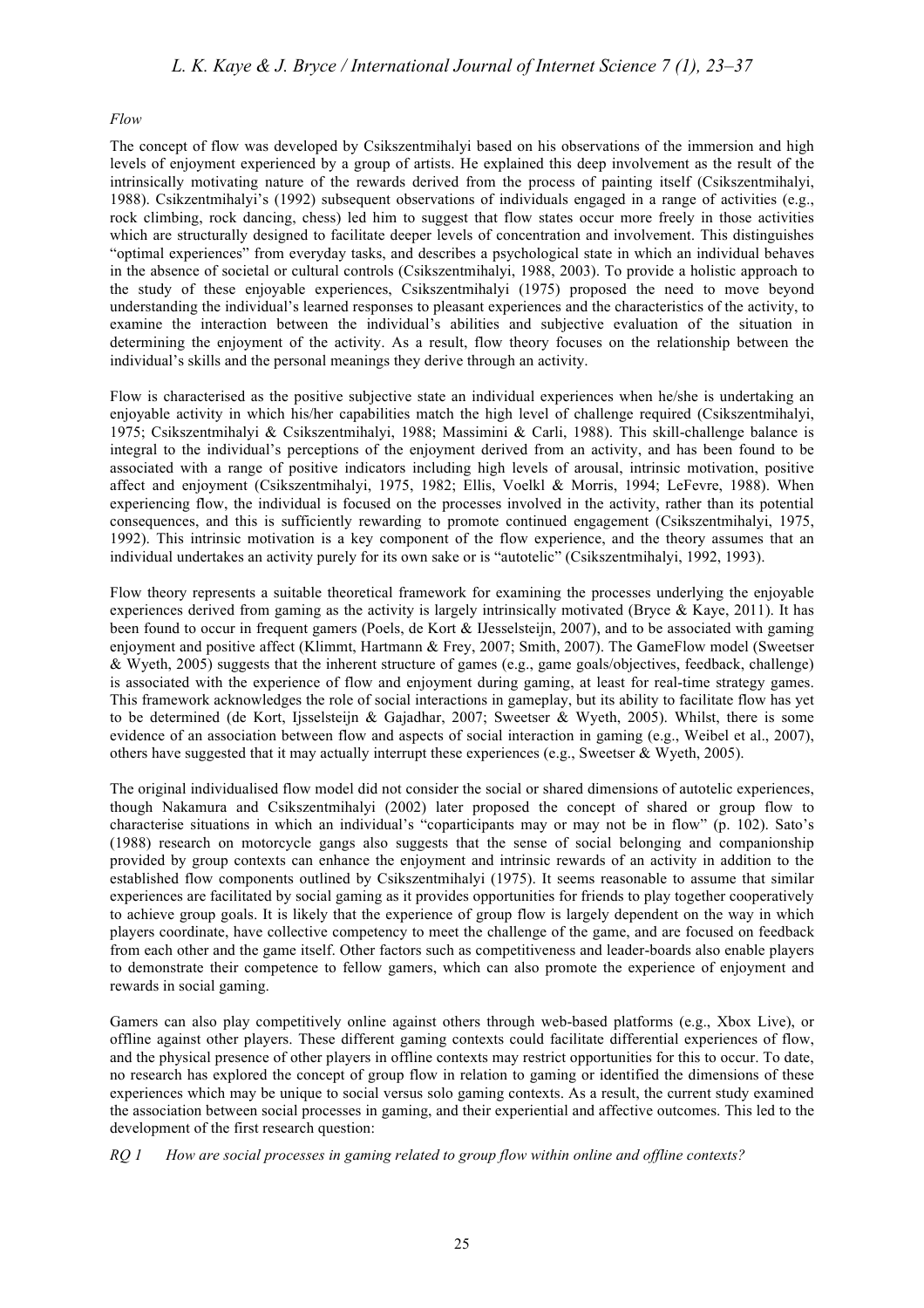#### *The value of social gaming*

Playing videogames is often stereotypically conceptualised as a solo and socially isolating activity, but it is an increasingly social activity which facilitates online and offline interactions amongst existing and new friends (Bryce & Rutter, 2003; Yee, 2006, 2007). Massively Multiplayer Online Role-Playing Games (MMORPGs) and social networking games (e.g., Farmville), for example, encourage players to engage socially both in and through games. Thiss is consistent with evidence that gamers prefer to play with others rather than alone (Cupitt  $\&$ Stockbridge, 1996; Durkin & Aisbett, 1999; Kubey & Larson, 1990; Vorderer & Ritterfield, 2003). Social interaction has been identified as both a motivational and experiential factor in gaming, particularly in multi-user environments (Colwell, 2007; Griffiths, Davies & Chappell, 2003; Kim & Ross, 2006; Lo, Wang & Fang, 2005a; 2005b, Sherry & Lucas, 2003; Sherry, Lucas, Greenberg & Lachlan, 2003; Wood, Gupta, Derevensky, & Griffiths, 2004). The motivational nature of social gaming is reflected in a number of player typologies, such as those proposed by Bartle (1996, 2004) and Yee (2006, 2007). These frameworks identify "socialisers" or "social-oriented players" as key types of gamer, highlighting the motivational influence of social factors on gaming behaviour. Self-Determination Theory provides a theoretical explanation of the relationship between social factors in gaming and enjoyment (Ryan, Rigby & Przybylski, 2006; Tamborini, Bowman, Eden, Gizzard & Organ, 2010), as the satisfaction of needs of relatedness (i.e., feeling connected with others), autonomy and competence have been found to predict game enjoyment. This is also consistent with findings that social motivations are associated with time spent playing (Williams, Yee & Caplan, 2008), and predictors of online game enjoyment (Cole & Griffiths, 2007). These studies suggest the potentially positive social value of gaming, and the associated influence of gaming contexts on the outcomes of the activity.

Cole and Griffiths (2007) examined the social interactions of players of Massively Multiplayer Online Role-Playing Games (MMORPGs).<sup>1</sup> The importance of interpersonal communication for this particular form of gaming has been well documented (e.g., Filiciak, 2003; Ng & Wiemer-Hastings, 2005). Players have reported enjoyment of playing these types of game as a result of involvement in a social community, and the ability to make friends and share personal information online while remaining anonymous. These factors can also enhance feelings of social belonging (Griffiths, 1997). Smyth (2007) suggests that the experience of playing MMORPGs is distinct from other gaming experiences, and has different psychological and social outcomes. For example, Smyth's (2007) comparisons of MMORPG and solo players showed greater enjoyment in playing and greater acquisition of new friendships in the MMORPG group compared to the "traditional" gamer group. This suggests that the social aspects of gaming have a largely positive influence on gaming experiences and consequences, and highlights the need to develop a greater understanding of their dynamics.

The positive dimensions of social gaming have also been demonstrated in empirical research examining the role of online communities and gaming clans in motivating online gameplay (Chappell, Eatough, Davies & Griffiths, 2006; Griffiths, Davies & Chappell, 2004; van Looy, Courtois & de Vocht, 2010). Research suggests that feeling connected to others, and recognising the importance of online friends, are key motivational factors for playing MMORPGs (van Looy et al., 2010). Competitive play between online "clans" has also been found to motivate and determine enjoyable gaming experiences in First Person Shooter (FPS) games (e.g., Jansz & Tanis, 2007). Similarly, the appeal of social contact and competition against others has also been shown to motivate gamers within offline gaming contexts (Jansz & Martens, 2005). This suggests that competitive dimensions of social gameplay are also important motivational and experiential influences in a variety of different gaming contexts. However, the extent to which the social dynamics associated with both competitive and cooperative gaming may be associated with a balance of positive or negative gaming experiences remains unclear. For example, heightened competitiveness may result in enhanced frustration or aggression in competitive tasks (Anderson & Morrow, 1995; Deutsch, 1993).

This is consistent with initial research suggesting that differences between cooperative and competitive gameplay influence the outcomes of the activity. For example, Lim and colleagues (Lim & Lee, 2009; Lim & Reeves, 2010) found significant differences in physiological arousal between conditions of solo and collaborative gameplay, and between collaborative and competitive gameplay, in conditions comparing a human player versus a computer-controlled agent. This is also supported by research suggesting that arousal, positive affect and engagement are enhanced when individuals play in the physical presence of other players compared to playing online or against computer-controlled opponents (de Kort et al., 2007; Gajadhar, de Kort & IJsselsteijn, 2008a; 2008b; 2009a; 2009b; Madryk Inkpen & Calvert, 2006; Ravaja, 2009; Ravaja et al., 2006). The mechanisms underlying the emotional enhancement of gaming experiences when playing socially can be

 $\frac{1}{1}$ <sup>1</sup>These are primarily a social-based phenomenon in which large numbers of users interact with each other over the Internet. MMORPGs differ from traditional videogames as the virtual world in which they are played is persistent and independent from the gamers playing at any given time. The introduction of MMORPGs established one of the first interactive mass medium platforms which incorporated both entertainment and communication.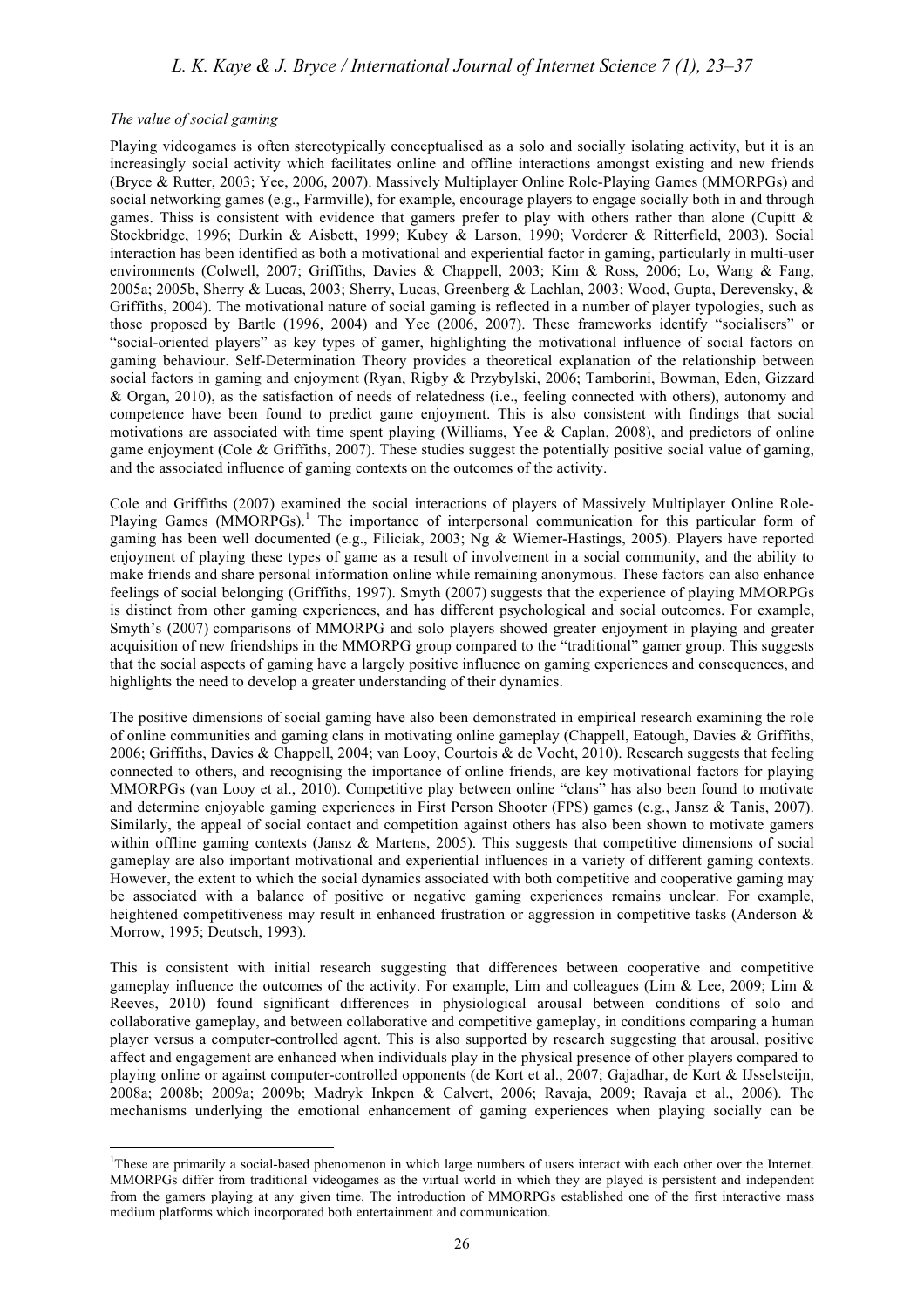attributed to a number of factors. These include self-efficacy (Trepte & Reinecke, 2011), identification with the game and/or other players (van Looy et al., 2010), and competitiveness (Klimmt, Schmid & Orthmann, 2009). Recent findings, for example, show that player performance and game-related self-efficacy are related to game enjoyment (Trepte & Reinecke, 2011). Although this study does not specifically explore the role of self-efficacy in *social* gameplay, it suggests that this factor influences the emotional outcomes of the activity. It is conceivable that the presence of others in gameplay will influence individuals' perceptions of self-efficacy, which could result in enhanced emotional responses to gameplay. It is also possible that these experiences will be enhanced by heightened competitiveness and/or arousal when playing in social compared to solo contextsdue to the individual's ability to monitor other gamers' performance and role in gameplay (de Kort et al., 2007). Although the reviewed studies demonstrate that the influence of social gaming experiences and motivations on affective and other outcomes is being examined, the available evidence is largely based on experimental designs rather than investigation of real-life gaming experiences.

The use of qualitative methods to address these issues allows an examination of the meanings associated with gaming, an alternative approach to the dominating media effects approach to understanding this activity. There has been a general lack of use of the focus group methodology in psychological research on gaming, with the exception of a small number of studies (e.g., Bracken, Lange & Denny, 2005; Poels, de Kort & IJsselsteijn, 2007). These studies have found evidence of different types of presence (e.g., spatial, social and co-presence) in online gaming, and enhanced game enjoyment through being with others. Other qualitative studies have examined experiences associated with offline forms of social gaming, and generally suggest that social interactions and the need for relatedness are associated with game enjoyment (Ackermann, 2012; Gajadhar, de Kort, IJsselsteijn, & Poels, 2009; Voida & Greenberg, 2011). Although these have provided interesting insights into social interactions and roles within this particular type of context, the involvement of other social processes in facilitating a range of positive and negative gaming experiences remains unclear. There is also currently little research examining how social processes may differ as a product of game context (e.g., online versus offline). The current study aimed to develop these findings by exploring the diversity of gaming experiences as a function of social factors and contexts. It specifically explored social processes in gaming within both online and offline contexts, and their associations with affective gaming experiences. This led to the development of the second research question:

*RQ 2 How are social gameplay processes associated with gamers' affective experiences?*

# **Method**

#### *Participants*

Regular gamers were recruited by targeted sampling from Computer Game Development and Game Design degree programmes in the UK. This sample was selected to ensure that the participants would all play videogames on a regular basis. The overall sample consisted of 17 participants (16 males, 1 female) between the ages of 18 and 24. Four semi-structured focus group were conducted, each consisting of four or five individuals. This smaller group format allowed each participant to have a greater opportunity to share their thoughts, and a more in-depth discussion of the relevant issues (Hughes & Dunmont, 1993). Each session involved established friendship groups to more effectively facilitate discussions about shared social gaming experiences and their associated affective outcomes.

#### *Procedure*

Four semi-structured focus groups were conducted, each lasting approximately one hour. The sessions commenced with an introduction of the researcher and the overview of the purpose of the research. Following this, a review of the session goals was provided and ground rules established. Participants were then asked to complete a demographics questionnaire and sign a consent form. The sessions were concluded once the researcher felt that all relevant issues had been covered, and when participants indicated that they had nothing further to contribute. At the end of the session, participants were encouraged to ask any questions relating to the research and thanked for their participation.

## *Agenda*

The focus group agenda was developed by identifying a number of themes, which have not previously received substantial empirical attention. The first theme explored motivations for playing videogames, including the importance of social aspects of the activity (example question: "Why do you play videogames?"). The second focused on gaming experiences, including the affective outcomes of the activity and the associated influence of the presence of other players (example question: "How do you feel during and after playing?"). These questions were open-ended to allow participants to explore issues and share opinions. Supplementary probes were also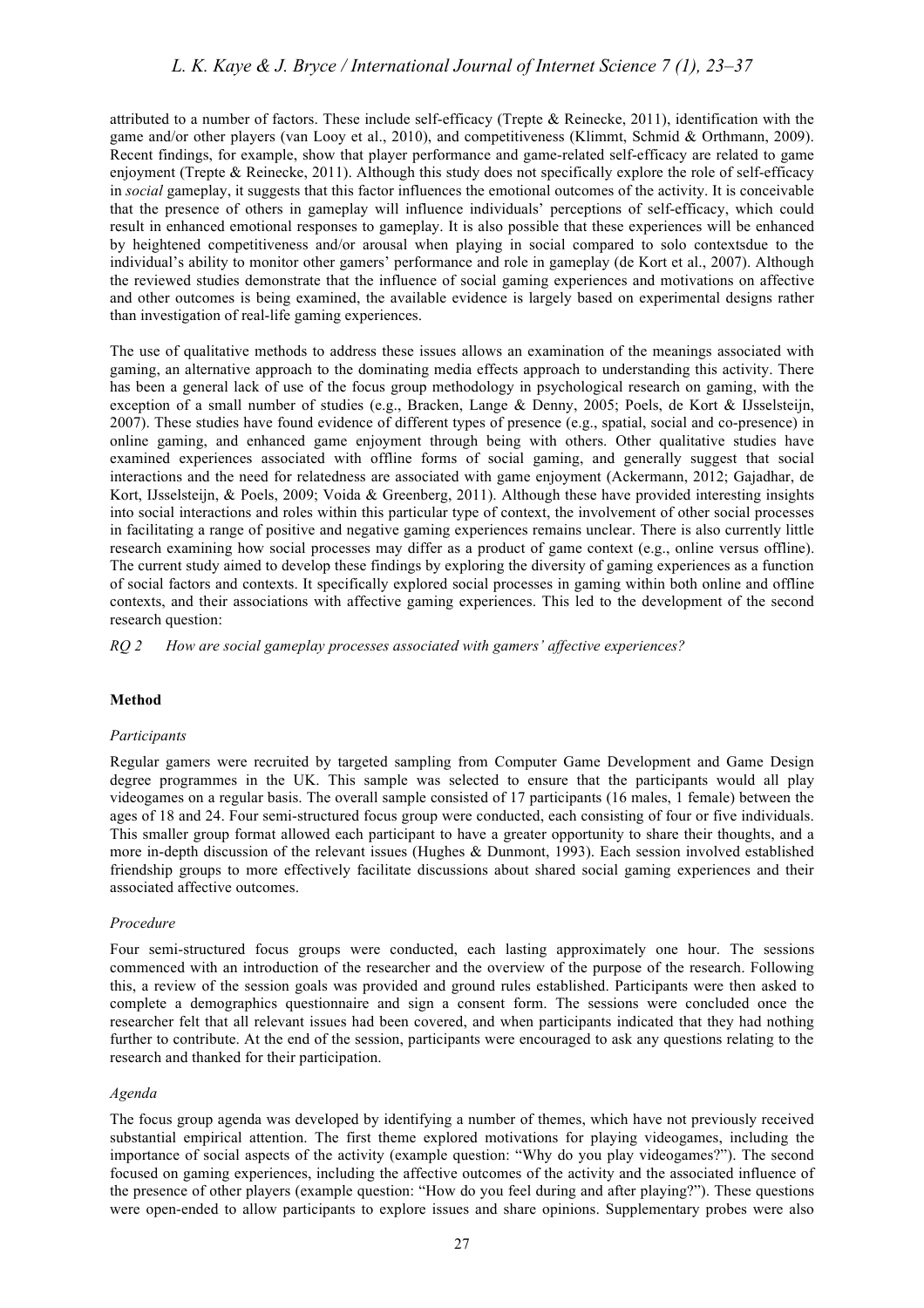developed for use in instances where more information might be required (e.g., "Does anyone else have any similar experiences, or think differently?"). Participants were also given the opportunity to raise any other issues which they perceived to be relevant to the themes under discussion.

All focus group sessions were recorded using a digital recorder to enable full transcription of the discussions. Thematic analysis was used as an appropriate framework for identifying, analysing and reporting themes in qualitative data (Braun & Clarke, 2006). It can also provide a detailed account of data which is not restrained by theory, in contrast to other qualitative analyses (e.g., conversation analysis; Braun & Clarke, 2006). The analytic process followed Braun and Clarke's (2006) suggested phases for thematic analysis. This commenced with the transcripts being read a number of times to achieve familiarisation with the data, during which initial themes were noted. The data was then coded by identifying relevant parts of the text which corresponded with each code. These codes were subsequently transformed into potential themes by collating relevant supporting extracts. These were checked in an iterative process to ensure consistency and that there was no evidence supporting an alternative interpretation of the identified themes. Finally, extracts were chosen to represent themes to be used to produce the written report of the research. Inter-coder data checking was not undertaken as thematic analysis is largely exploratory and "meaning-making" in nature, in contrast to alternative forms of qualitative analysis (e.g., content analysis) which rely more heavily on frequency-based methods for the identification of themes.

# **Results**

A number of themes were identified in the analysis of participant discussions about their gaming experiences. The analysis identified a number of antecedent factors contributing to group flow during gaming in different contexts. "Fun" and "frustration" were also found to be associated with a number of social gaming processes (e.g., "being seen", "social integration", "social networking", and "social connectedness/belonging").

## *1 Experiences*

*Fun.* The focus groups demonstrated that playing with others rather than alone enhanced gaming enjoyment. particularly for specific types of games consoles (e.g., Nintendo Wii). This was particularly clear from the discussions presented in Focus Group 2:

"Wii games are fun though … There's just that fun factor. It's very much a social thing really … I think the Wii is only fun when it's not just you playing alone, when a group of people are playing together." (Male, FG 2).

This demonstrates the importance of other players in offline gaming contexts for the enhancement of fun in gaming. This experience was further enhanced by the gamers' perceptions that playing with "real" rather than "virtual" friends was more fun, regardless of whether this was in an online or offline context:

"On online games is a lot more fun when you're playing with your actual friends, you actually know and talk with. It's an extra element of fun." (Male, FG 4).

"It doesn't matter if it's online or at your house-if you play with your friends, it definitely is a lot more fun than when you're playing with random people." (Male, FG 3).

This highlights the importance of the social opportunities which gaming offers as a key factor enhancing the enjoyment derived through the activity, although this varied according to the type of game being played.

*Frustration.* Despite the positive experiences of enjoyment described in the focus groups, participants also highlighted the possibility for frustration to arise from social gaming contexts and experiences as a result of the competitiveness of other players. This was particularly apparent from the discussions in Focus Group 3, in which participants agreed that frustration was specific to instances where friends were beating them on a game:

- I: "I've flexed a few controllers before when I've get really frustrated; that's usually with my mates. If I play with my mates and they're just pounding me …" (Male, FG 3)
- L: "I don't think it's the game though; it's your friends you're annoyed with isn't it?" (Male, FG 3)
- A: "Yeah, usually." (Male, FG 3)
- I: "It's not because he's gloating, it's just because he's beating me so much, and there's nothing I can do, it's on *Street Fighter* mainly." (Male, FG 3)
- L: "One of my mates on *MBA*; it was the first time he'd ever played it and we couldn't beat him!" (Male, FG 3)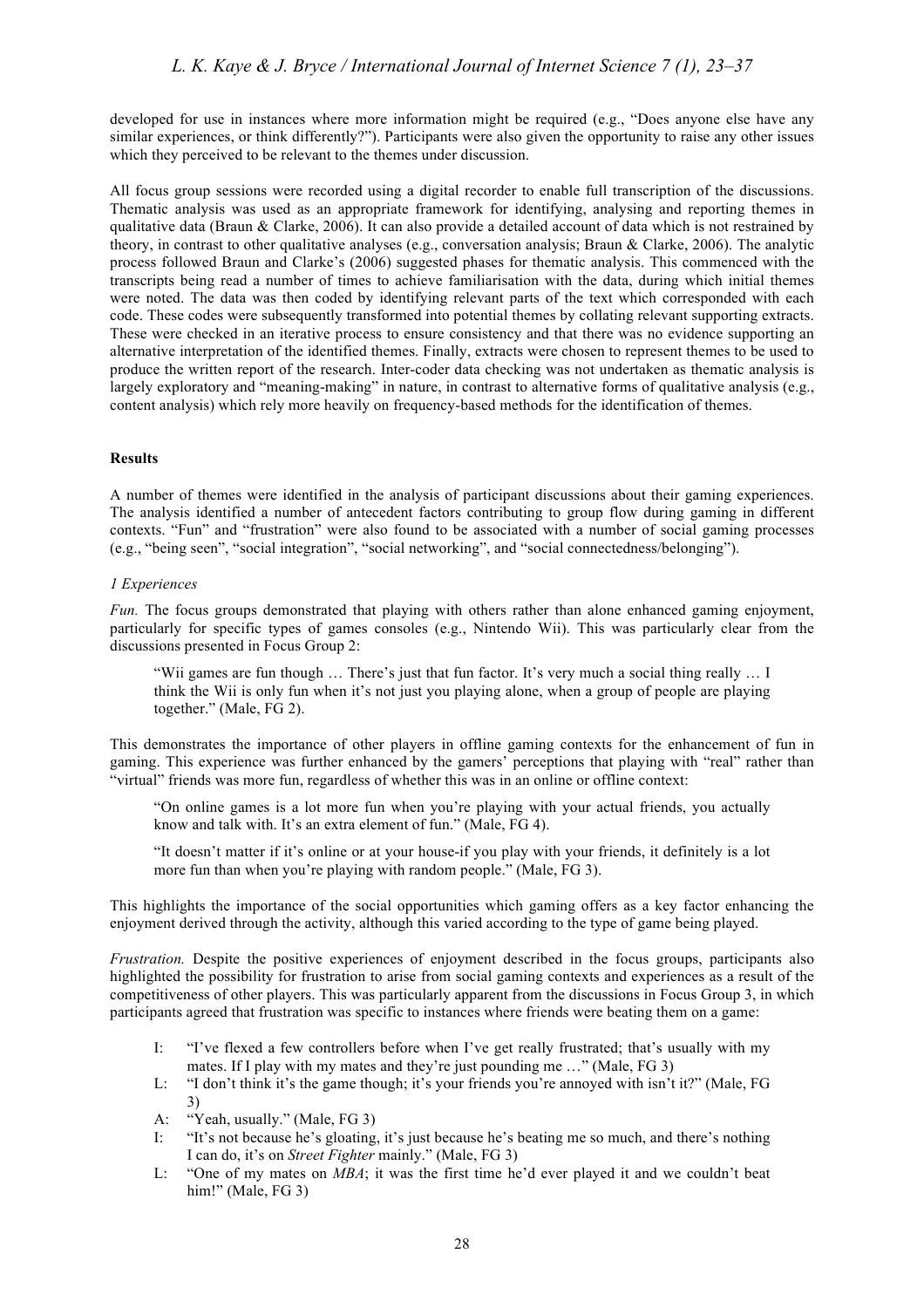A further social factor discussed in relation to frustrating gaming experiences was the inappropriate in-game behaviour of other players. This is illustrated in the following excerpt taken from Focus Group 3:

"When they (friends) do something wrong, you just can't deal with it and when they're on a different level, it just gets irritating." (Male, FG 3)

Poor social dynamics were also discussed as contributing to frustrating gaming experiences, particularly in online contexts:

"A bad online community definitely ruins a game. If you don't like the people that you play with online it ruins the whole point of it really." (Male, FG 2).

"With voice over IP, people talking to each other. Obviously it's made for people to talk about tactics, like how to work together. Obviously people don't use it for that and SPAM offensive words and that can really get you annoyed." (Male, FG 4)

"I was on *Left for Dead* recently and you just get some 13 year old American kid who just screams down the microphone and just joins the game to kill you and then leave … it's not fun when that happens ..." (Male, FG 3)

These social processes are specific to online contexts, but the results also suggested that social dynamics could lead to frustrating experiences in offline social contexts. These were largely due to external sources (e.g., other people in the room who were not directly involved in gameplay), as suggested by the discussion in Focus Group 4:

- T: "It also depends on external situations. Going back a few years, when I was living with my parents, it's like if I'm playing a game, I have to put it down because my parents would be like 'Do the washing up!!' That's more rage then, because I was in the middle of something and they don't understand the importance of it." (Male, FG 4)
- Ma: "Yeah, I think if you're sitting with someone who doesn't understand and you're dying quite a bit, and they're asking you why you're dying, and trying to give you tips …" (Male, FG 4)
- T: "That's so frustrating!" (Male, FG 4)
- Ma: "... it's pretty frustrating!" (Male, FG 4)
- Mi: "Or they're like "can you pause it?" And you're like "It's an online game. You want me to *pause* the Internet for everybody?" (Male, FG 4)

These results suggest that the social dynamics of gaming take a number of forms depending on the type of gaming context (online or offline), though both can result in frustration. Gaming experiences were found to both be "fun" and "frustrating", highlighting the influence of variations in social processes and gaming contexts on the dynamics of the activity.

# *2 Group flow*

The results also indicated a number of social processes and factors which led to the experience of group flow during social gaming. These were collective competence, collaboration, task-relevant knowledge/skills, and complimentary participation..

Participants' knowledge of the competencies of other players, and their awareness of task-relevant skills were important when playing socially, particularly in competitive-based contexts. Awareness of these factors was associated with the enjoyment and thrill of social gaming.

"The thrill of competing with others especially when you know they are above your skill level, every successful hit feels like a victory." (Male, FG 1).

The idea of collective competence in online cooperative gameplay was also described by a Focus Group 3 participant as providing a sense of exhilaration which resulted in an autotelic experience:

"When playing FIFA co-operative play online with my friend I have had some of the most memorable and exhilarating gaming experiences of my life. As when we play well we play some amazing flowing football." (Male, FG 3)

Similarly, a participant in Focus Group 2 described the sense of intrinsic reward and thrill experienced during social gaming facilitated by competitive aspects of gameplay:

"Playing CoD4 is great, once you get into the flow of things, the buzz you get from doing well is an amazing feeling, knowing you're beating other people to the extent they simply can't keep up with you, really gets me pumped." (Male, FG 2)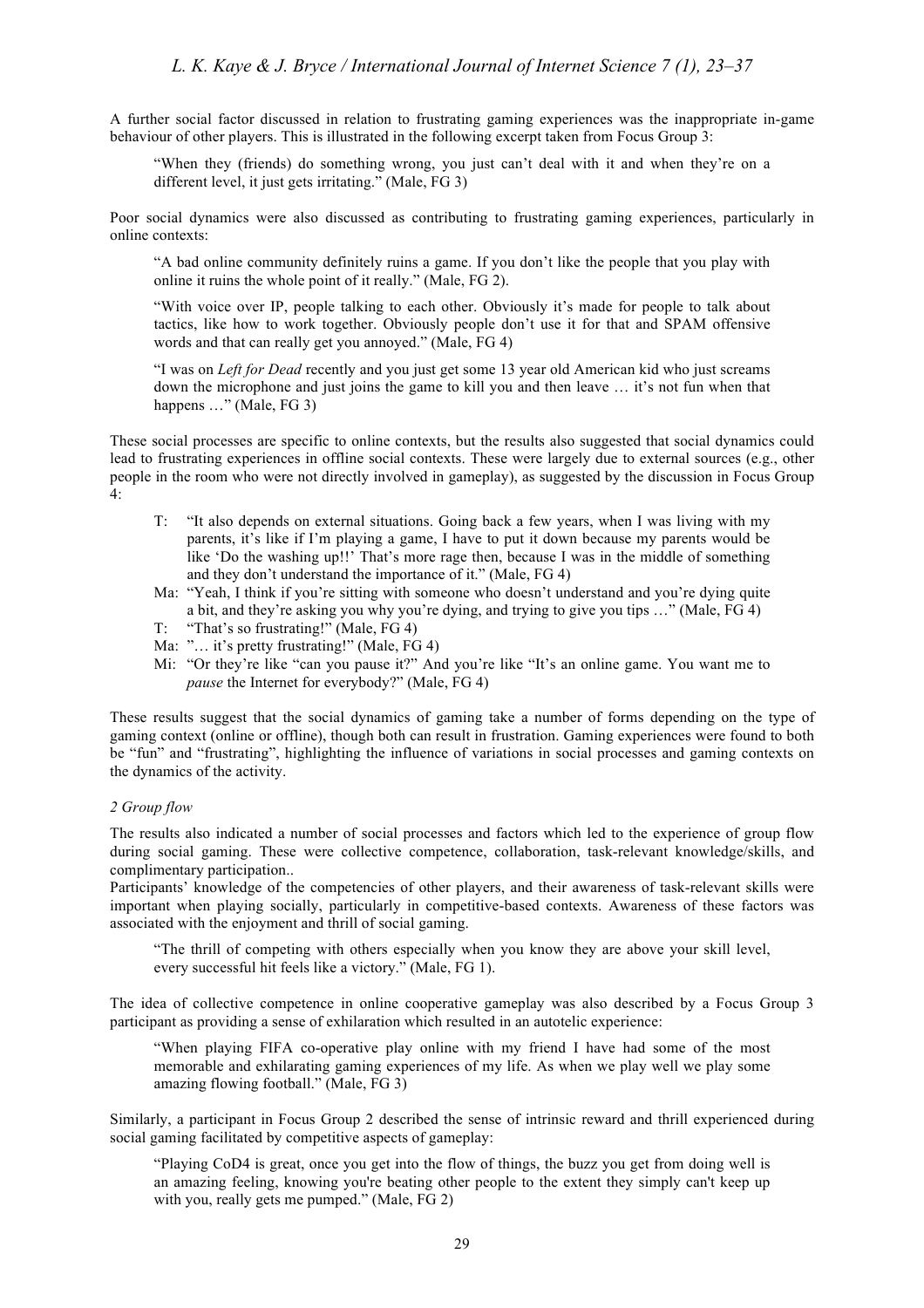This autotelic experience appears to be largely characteristic of an individual flow experience, but one which is enhanced by the presence of others in gameplay. The associated feelings of accomplishment provided by competitive gameplay can create a sense of intrinsic drive and enjoyment which would not necessarily be facilitated in solo contexts. This suggests that group flow occurs not only through the previously described social processes of collective competence, but as a result of the awareness of comparative personal competence. This is consistent with Sato's (1988) conceptualisation of group flow as involving *being seen* and *showing off* in the presence of others.

Participant accounts also revealed that cooperative gaming tasks which required complementary participation resulted in enjoyable experiences:

"I played this game Co-op with my boyfriend, it was a great experience for us to share time together and work together as a team in a common past-time. Due to being in a relationship we worked together really well and listened to each others ideas." (Female, FG 1)

"It was enjoyable playing the game together. We talked about strategy and the story. Some of the boss fights are quite difficult and required several attempts to beat them. We discussed different tactics." (Male, FG 4).

One participant described the way in which complimentary participation enhanced their sense of achievement and enjoyment in cooperative-based gaming:

"I enjoy gaming overall, it gives me a sense of achievement working with others and when our plans just click we are really strong; we help each other in any way we can." (Male, FG 4)

It was also found that enjoyable experiences were associated with gaming tasks which required coordination, cooperation and interdependence:

"While playing WoW, I play with a group of friends, and often play co-operatively with 10, or 25 people. I have an important role in the group and feel useful, and enjoy working with a team to overcome obstacles". (Male, FG 1).

These quotations demonstrate that cooperation, collective competence and complementary participation can facilitate group flow. This appears to be particularly relevant for cooperative-based gameplay, although the notion of being seen as a result of the presence of other players appears to be more relevant within competitivebased gaming contexts.

Participant discussions of their social gameplay experiences also suggested processes which reflect the traditional conception of "flow" (e.g., merging of action and awareness, feedback on tasks). One participant described the way in which his gameplay became largely automatic, and his actions seemed distant from conscious thought during a social gaming experience;

"It was easy and fun, after playing, practice and research it begins to become automatic; like hands have a memory." (Male, FG 1).

Another participant indicated that feedback from other players' performance and the game itself were important for facilitating experiences of flow in online gaming contexts:

**"**When you are playing competitively online, sometimes you get in a zone where you seemed to be performing extremely well and can beat anyone". (Male, FG 4).

Overall, this suggests that flow can be experienced during cooperative social gaming in which players work together in a complementary way, and have collective competency to achieve gaming tasks. This involves the involved individuals having relevant skills, but also understanding those of their team members and the associated group dynamics. This latter process was also important for facilitating group flow within competitivebased gaming, in addition to the process of being seen by others. The discussions also suggested that the process of gaming itself can enable experiences which characterise the more traditional conception of flow in a manner similar to solo gaming.

# *3 Social processes*

*Being Seen.* The analysis of the data also suggested that the sense of being seen was apparent in social gaming contexts as the visibility of players' gameplay performance to other players could enhance the emotional investment in the activity.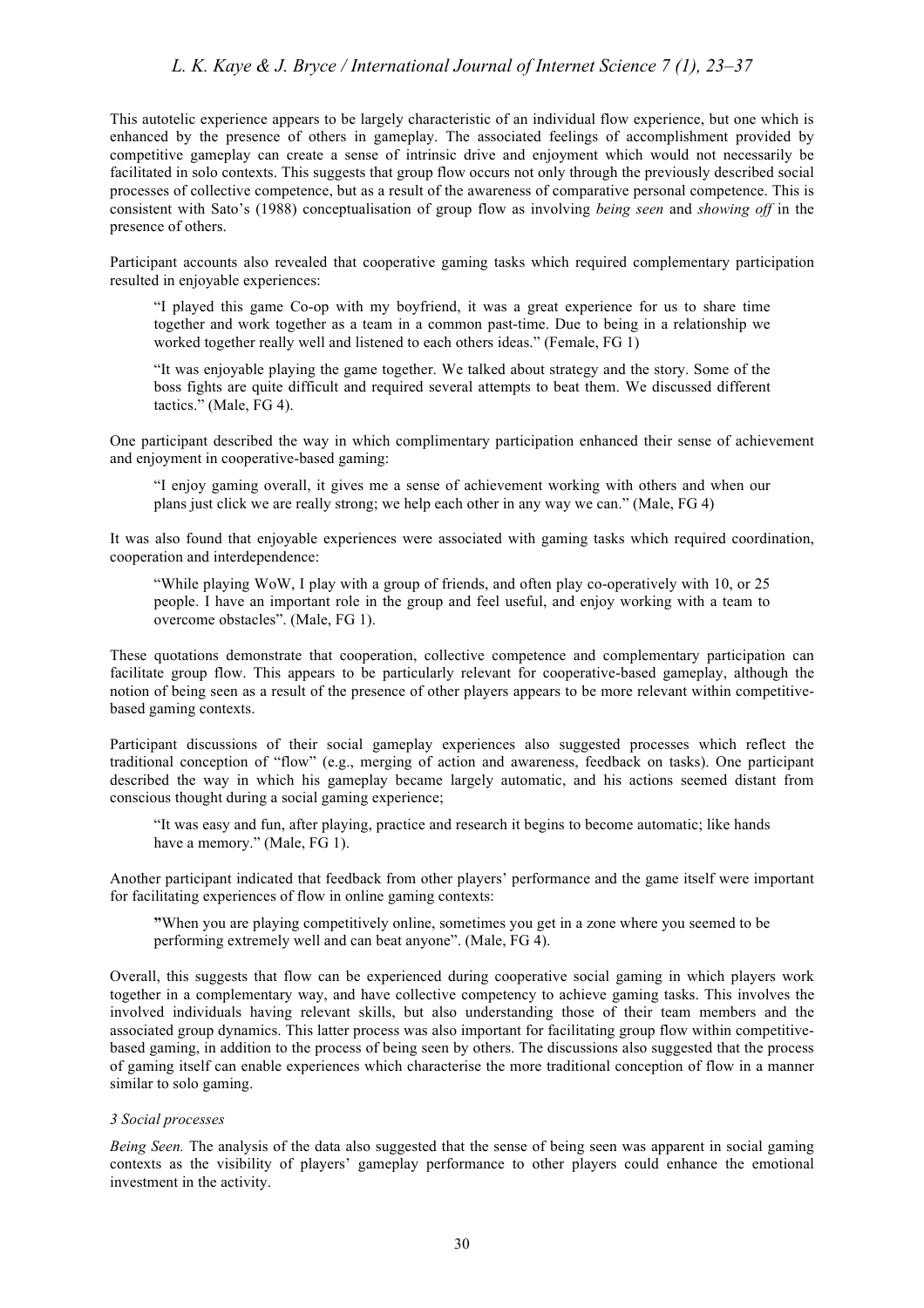"I react to the human element to multi player gaming … brings more emotion to my gaming. Not playing a cold computer, playing warm, squishy, awesome humans." (Male, FG2)

The idea of being seen within social gaming contexts was discussed as being potentially positive or negative. Playing with others could enhance fun and exhilaration, but also lead to greater frustration.

"Playing online is more stressful, yet exciting than solo because you're not playing against the console, you're playing against actual people so you do care more about your experience." (Female, FG 1).

"Playing the game competitively online makes for a far more intense experience that single player. Knowing I'm playing against other people heightens all the emotions; excitement, annoyance at losing, exhilaration at winning, anger at being beaten …" (Male, FG 1)

"PvP provides a more intense gaming experience. I worry more about how I perform and if my poor performance may harm the group. I also feel some guilt over sinking, or killing another player. I feel no such guilt in solo or PvE play." (Male, FG 3)

Social contexts also had an influence on the emotional experiences of gameplay as the players' awareness that their performance wass visible to others intensified the associated emotional reactions. This could potentially lead to both enhanced positive or negative emotional experiences.

*Social Connectedness/Belonging.* The analysis of the focus group data suggested that playing videogames was an effective way of heightening a sense of social belonging with friends:

*"Eve* online has the largest peak of any online game but it's nice just to be with your friends" (Male, FG 4).

This illustrates that although positive experiences of gameplay may be the primary motivation for participation, the social opportunities which gaming offers may be equally important. The discussions also indicated that playing videogames online was an effective way of connecting and maintaining contact with friends:

"The online play has been important. I've been moving around quite a bit since I moved to the UK from about the age of eight, then to London, to Preston. So the friends I have left, I've managed to keep in contact with in real life so speaking to them online has been quite nice otherwise I would have lost that connection to them." (Male, FG 4)

*Social Integration.* Participants also described that gaming enjoyment derived from its ability to facilitate feelings of social integration with others, particularly in offline gaming contexts:

"The Nintendo Wii, especially at parties is a good game to meet people in a social situation that I wouldn't usually talk to, and it's also a good laugh." (Male, FG 1)

"It can be quite fun to have a few of your friends playing *Fifa* and you can eat and drink at the same time- it can be quite fun." (Male, FG 3)

In these cases, the social dimensions of gaming had a positive influence on the gaming experiences described, and could facilitate offline social interactions by providing a common focus in social situations.

"Playing videogames is good for having fun with friends. It kills awkward silences and gives you something that you can have in common." (Male, FG 1)

This suggests that playing games socially is an enjoyable activity which helps brings friends together, and an effective way of enhancing a positive atmosphere and experiences in social situations.

"Well sometimes there's just the whole multiplayer aspects for *Guitar Hero*, you'll be playing around and some people who have never played before maybe will come in and they'll see the stupid grin on your face and then they'll fancy a go and it's a good thing to create a mood or even just breaking the ice in a conversation, something like that." (Male, FG 4)

This form of social integration appears only to be relevant to offline gaming contexts, in contrast to the subsequent theme of "social networking" which relates to online gaming.

*Social Networking.* Gamers also discussed their enjoyment of the opportunities to engage in social networking during online gaming sessions, regardless of whether or not the conversations were relevant to gameplay: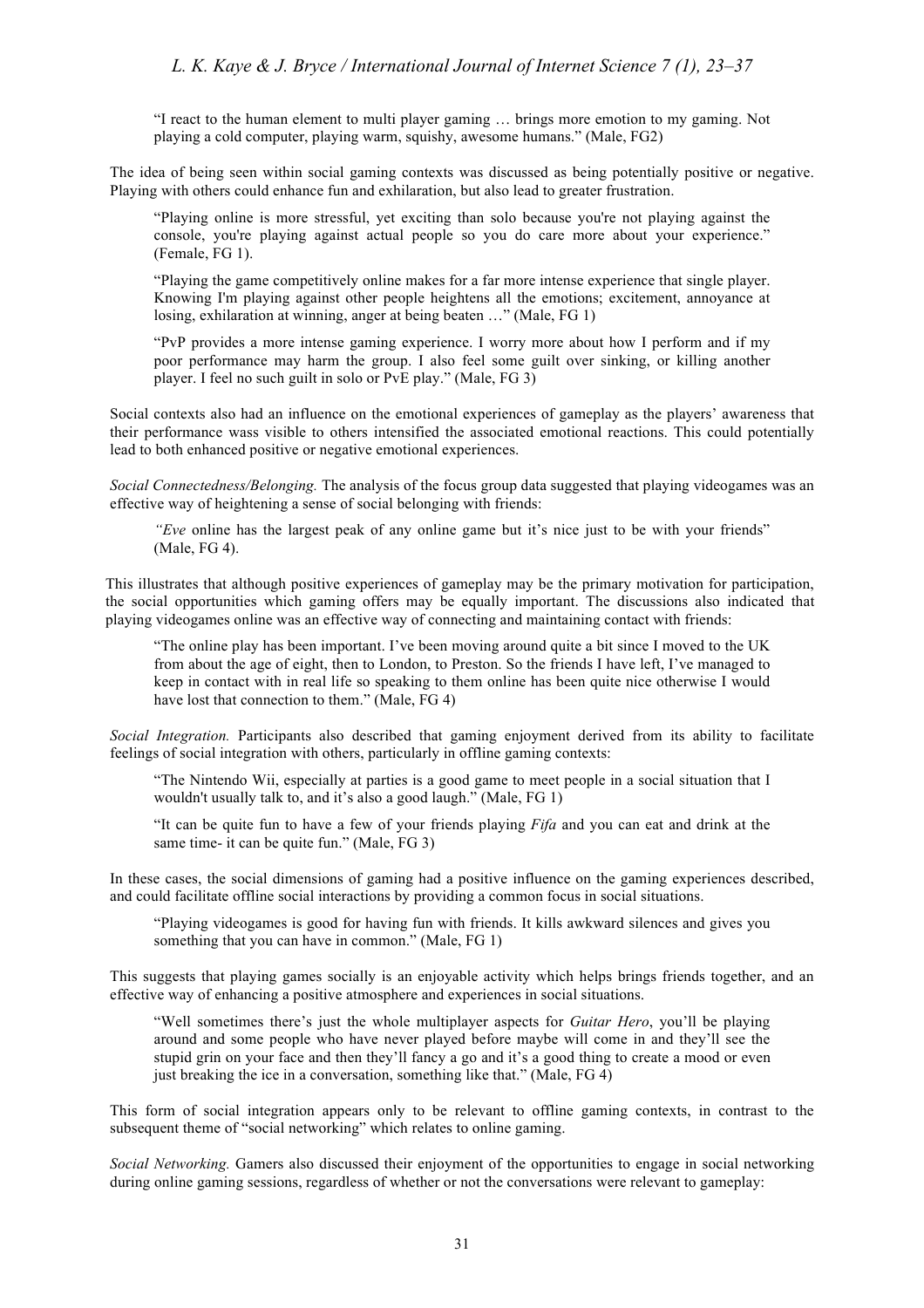"When I play online, I have a good time chatting with others during the match. We have some fun conversations that usually are not related to the gameplay." (Male, FG 1)

This suggests that gaming can provide a platform to facilitate and maintain networking among friends, as well as meeting new people:

"You can meet people who you can come back and play with again, like talk online and organise games." (Male, FG 3)

"When you meet other people, it's the best experience." (Male, FG 3)

It was also found that some networking opportunities did not occur during gameplay at all, but in online "Guild Halls" associated with specific online gaming platforms (e.g., Xbox Live):

"I've got friends who just go in Guild Halls and are just in there for hours on end, talking to everyone, so it's just like a Messenger clan for them" (Male, FG 2)

These results suggest that a range of different social processes and experiences are facilitated by gaming in both online and offline contexts. It provides opportunities for the experience of positive affect associated with social networking, feelings of social belonging, being seen, connectedness and integration.

### **Discussion**

This study provided a qualitative examination of social gaming processes, their ability to facilitate experiences of group flow, and the associated affective outcomes of gameplay. The main findings and implications are discussed in the following sections.

#### *Social processes and affective experiences*

Social gaming experiences were found to be generally enjoyable and fun, regardless of the type of gameplay involved (e.g., competitive or cooperative). These were facilitated by feelings of social belonging, networking and interactions with friends in social gaming contexts. This is consistent with previous research (Cole & Griffiths, 2007; Klimmt et al., 2009), and highlights the ability of the social aspects of gaming to enhance the emotional experiences associated with the activity. The importance of social integration and "togetherness" identified in offline gaming contexts also supports previous empirical work (Gajadhar et al., 2009). This research extended the focus of these studies from the social processes facilitated by specific gaming contexts to provide a comparative examination of the relationship between social interactions and positive experiences in both online and offline gaming contexts. The identified differences between these environments suggests the need to further examine the interactions between the structural characteristics of games, and associated experiences and outcomes in specific contexts (e.g., online or offline) in order to identify additional processes which influence game enjoyment.

The results also demonstrate that poor social gaming dynamics (e.g., swearing, abuse by other gamers) and competition can lead to the experience of frustration as well as enjoyment. The potential for these factors to negatively influence the affective outcomes of the activity (e.g., hostility, aggression) suggests that competitiveness may have a differential impact on gaming experiences in specific social contexts, dependent on the behaviour of other gamers. Such effects have not been widely considered in the academic literature, but would be a useful inclusion in existing theoretical models (e.g., General Aggression Model; Anderson & Huesmann, 2003), which do not sufficiently account for the influence of different gameplay processes and contexts on the outcomes of the activity. The development of a process model of gameplay which integrates these factors, in addition to structural game characteristics (e.g., level of violent content) and individual differences (e.g., trait aggression), would provide a more comprehensive understanding of the range of potential experiences and effects of gaming.

#### *Group flow*

The study also provided preliminary findings which suggest the experience of group flow during gaming. Taskrelevant skills, knowledge of the skills of other players, feedback from others and being seen were identified as antecedents for the experience of group flow in both cooperative and competitive gaming. Collective competency, interdependence, collaboration, coordination, complementary participation and a shared task focus were identified as additional antecedents of group flow in cooperative gaming environments.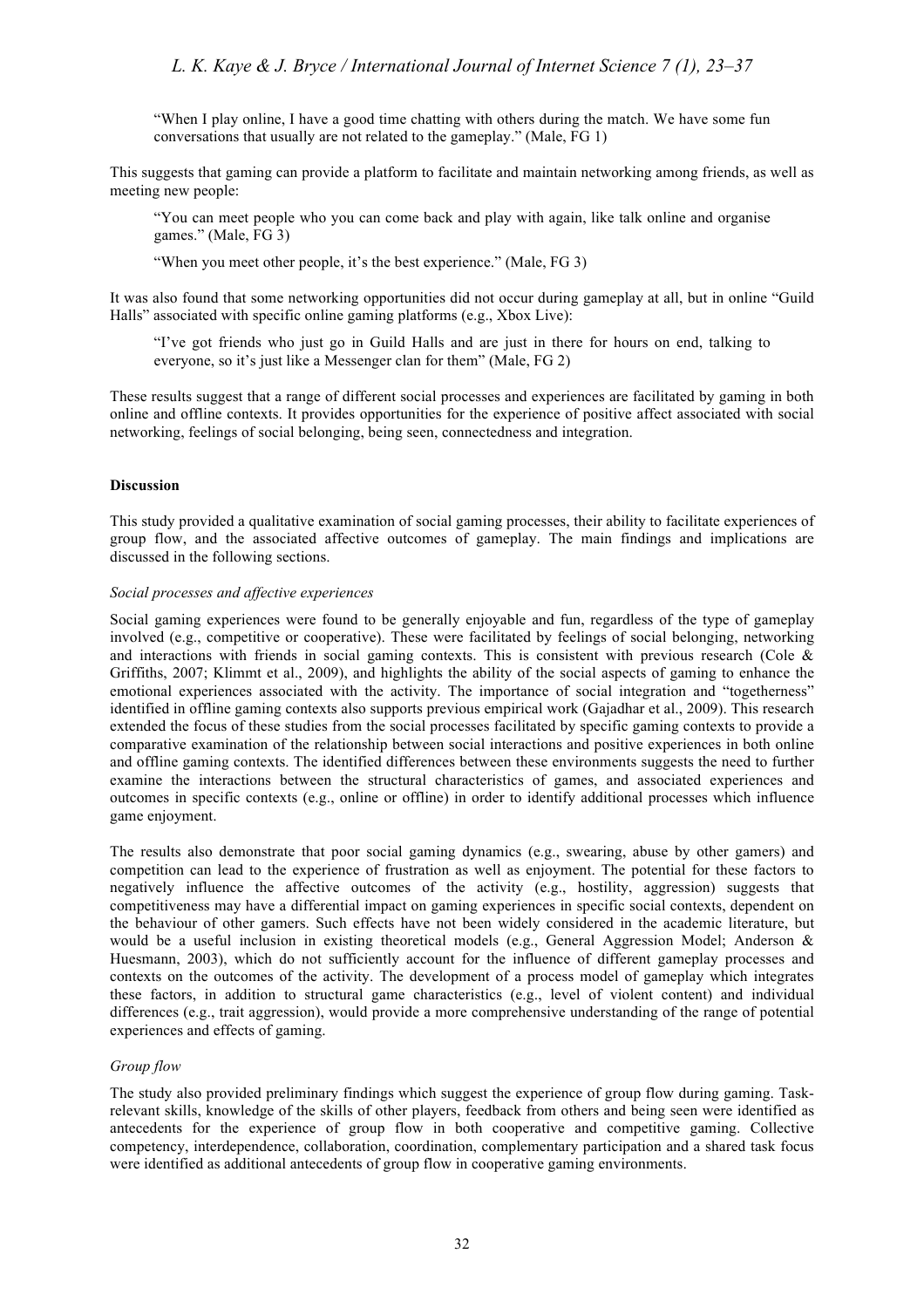The analysis also suggested that competitive interactions between gamers were an additional antecedent of group flow in gaming environments where individuals played against each other. There were also differences in the dynamics of some of the identified antecedents between the examined gaming contexts which reflect differences in the social processes which characterise them. For example, knowledge of the ability of others in cooperative gaming reflects individual awareness of the skills of team members as part of coordination of play, whereas this factor relates to awareness of the abilities of opponents in competitive situations.

These results are consistent with previous research suggesting enhanced levels of social presence in cooperative gaming, particularly in online environments (de Kort, IJsselsteijn, & Gajadhar, 2007). The identified importance of being seen is also in agreement with Sato's (1988) characterisation of group flow. This suggests that the presence of others creates a sense of intrinsic drive which would not necessarily be experienced equivalently in solo gameplay. These observations also support previous experimental evidence that the presence of a co-located player influenced perceived gaming competence (Gajadhar et al., 2008a).

This suggests that different social processes (e.g., collective competency, competition) may have greater relevance for different types of gameplay, and individual or group experiences of flow. This is in line with previous research (e.g., Sato, 1988), and suggests the utility of extending the concept of group flow to examine the social processes by which such experiences occur in different gaming contexts. Being seen in social gaming was associated with more intense and emotional experiences compared to solo play, further suggesting that different gaming types and contexts have differential influences on the affective outcomes of the activity.

These antecedents potentially differentiate group and individual flow experiences, although the determinants of individual optimal experiences must also be satisfied (e.g., high challenge to skill ratio) (Walker, 2010). The distinctiveness of shared flow relates to the group-level unit of performance, in which interdependence and cooperation are key characteristics. These identified dimensions also reflect those specified by previous models of "social flow" (Walker, 2010), and expand current theoretical understandings of the concept to the activity of gaming. Whilst the experiences of individual and group flow appear to be largely equivalent, this study suggests that these experiences are facilitated by specific antecedents in social situations in addition to those which characterise individual flow.

Whilst the results of the study suggest that group flow occurs during gaming, and its dynamics may operate differently in different gaming contexts, the methodological and conceptual challenges of distinguishing between participant descriptions of individual or group flow in their gaming experiences requires further empirical investigation. The extent to which group members were playing co-actively could not be clearly determined from the data. Social gaming can encompass situations in which gamers play highly interdependently, but also in which others are only passively present. The extent to which group flow is experienced under these different conditions requires further investigation. Additionally, this research did not examine how individual and group flow experiences differ according to the type of game played, or the influence of physical proximity to, and relationships with, other gamers (e.g., real versus online friends). Previous research has identified equivalent levels of behavioural involvement in gameplay regardless of co-location or relatedness between players (playing with unknown others, playing with friends) (de Kort, IJsselsteijn, Poels, 2007). This suggests that experiences of individual or group flow may be equivalent under these differing conditions. Future research should conduct a comparative examination of variations in the proposed dimensions of group flow for different gameplay types (competitive versus cooperative) and contexts (online versus offline) to identify potential similarities and differences. This would further develop previous research suggesting that there are minimal differences in experiences of social presence between competitive and cooperative gameplay (de Kort, IJsselsteijn, & Poels, 2007).

# *Evaluation*

This study utilised a qualitative approach to enable a comprehensive examination of social gaming processes and experiences which would be otherwise difficult to achieve using other methodologies. The focus groups enabled participants to provide phenomenological reflections on shared social gaming experiences and their affective outcomes. Whilst it could be argued that the use of established friendship groups could lead to the production of socially desirable descriptions of these experiences, participant discussions about the potential for negative and frustrating outcomes to result in these situations do not suggest that this was the case. This approach represents a methodological strength, rather than a potential limitation, as it enabled the development of mutually actualised accounts which are particularly useful given the objective of examining shared social experiences during gaming. The study also demonstrates the value of using qualitative methodologies in this research area.

Although the current findings provide an interesting insight into an under-researched area of gaming, a potential limitation of the study is the largely male participant sample. Whilst this gender imbalance could be viewed as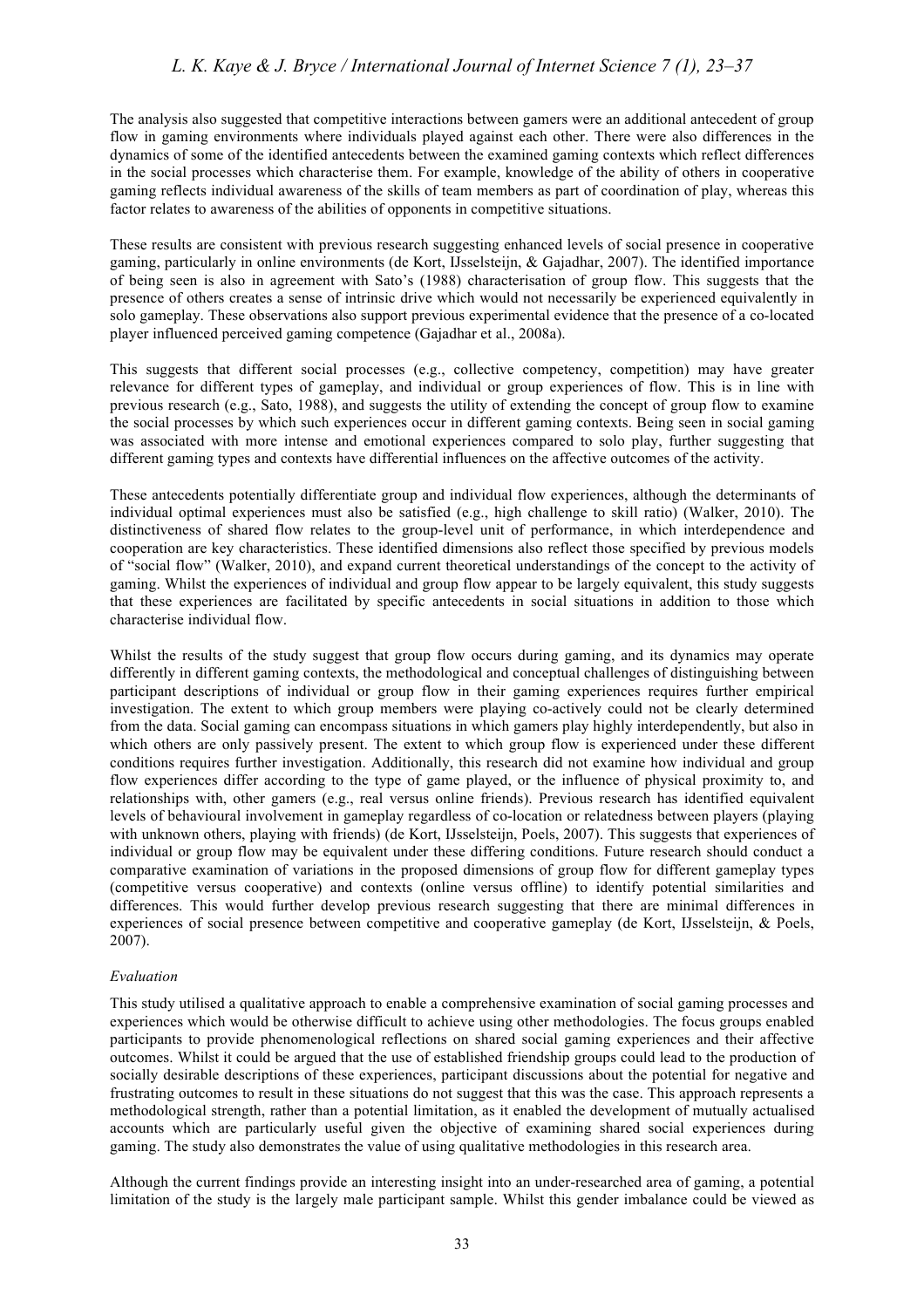problematic, it is consistent with the demographics of regular gamer samples used in previous research (e.g., Yee, 2006). It should, therefore, be recognised that the results of the study do not necessarily generalise to all gamers, but provides a representative account of the social experiences and outcomes of the activity for regular, male gamers. These findings might differ in female or mixed gender groups. The increasing popularity of social gaming among females (Information Solutions Group, 2010) highlights the need for equivalent research in both online and offline contexts for this group of gamers in order to identify potential gender differences in the social dynamics and outcomes of the activity.

#### **Conclusion**

This study suggests the value of developing further understanding of the social processes and associated experiences of gameplay. It provided preliminary findings to suggest that group flow occurs during this activity, and has tentatively identified some of its constituent dimensions. The identified associations between different social processes and the affective experiences facilitated by the activity suggest that enjoyment of gaming is further enhanced in social gaming contexts. The study also demonstrates the limitations of viewing engagement in this activity as individualistic, problematic or purely negative in terms of psychosocial outcomes. Examining gaming within its wider social context enables researchers to develop deeper understanding of the range and diversity of gaming experiences, and can inform further research examining its potential affective and psychological consequences.

#### **References**

Ackermann, J. (2012). Playing computer games as social interaction: An analysis of LAN parties. In J. Fromme & A. Unger (Eds.), *Computer games and new media cultures: A handbook on the state and perspectives of digital game studies* (pp. 465–476). Berlin: Springer.

Anderson, C. A., & Huesmann, L. R. (2003). Human aggression: A social-cognitive view. In M. A. Hogg & J. Cooper (Eds.), *The Sage handbook of social psychology* (pp. 296–323). Thousand Oaks, CA: Sage.

Anderson, C. A., & Morrow, M. (1995). Competitive aggression without interaction: Effects of competitive versus cooperative instructions on aggressive behaviour in video games. *Personality and Social Psychology Bulletin*, *21*, 1020–1030.

Bartle, R. A. (1996). Hearts, clubs, diamonds and spades: Players who suit MUDs. *Journal of MUD Research 1*(1). Retrieved from http://www.mud.co.uk/richard/hcds.htm

Bartle, R. A. (2004). *Designing virtual worlds*. Berkeley, CA: New Riders.

Bracken, C. C., Lange, R. L., & Denny, J. (2005, October). *Online video games and gamers' sensations of spatial, social, and co-presence.* Paper presented at the FuturePlay Conference, Lansing, Michigan.

Braun, V., & Clarke, V. (2006). Using thematic analysis in psychology. *Qualitative Research in Psychology*, *3,* 77–101.

Brown, E., & Cairns, P. (2004, April). *A grounded investigation of immersion in games.* Paper presented at ACM Conference on Human Factors in Computing Systems, CHI 2004, Vienna, Austria.

Bryce, J., & Rutter, J. (2003). The gendering of computer gaming: Experience and space. In S. Fleming & I. Jones (Eds.), *Leisure cultures: Investigations in sport, media and technology* (pp. 3–22). Eastbourne: Leisure Studies Association.

Chappell, D., Eatough, V., Davies, M. N., & Griffiths, M. D. (2006). EverQuest: It's just a computer game right? An interpretative phenomenological analysis of online gaming addiction. *International Journal of Mental Health Addiction, 4*, 205–216.

Csikszentmihalyi, M. (1975). *Beyond boredom and anxiety: Experiencing flow in work and play.* San Francisco: Jossey-Bass Publishers.

Csikszentmihalyi, M. (1982). Towards a psychology of optimal experience. In L. Wheeler (Ed.), *Review of Personality and Social Psychology*, 3, 13–36. Beverly Hills, CA: Sage.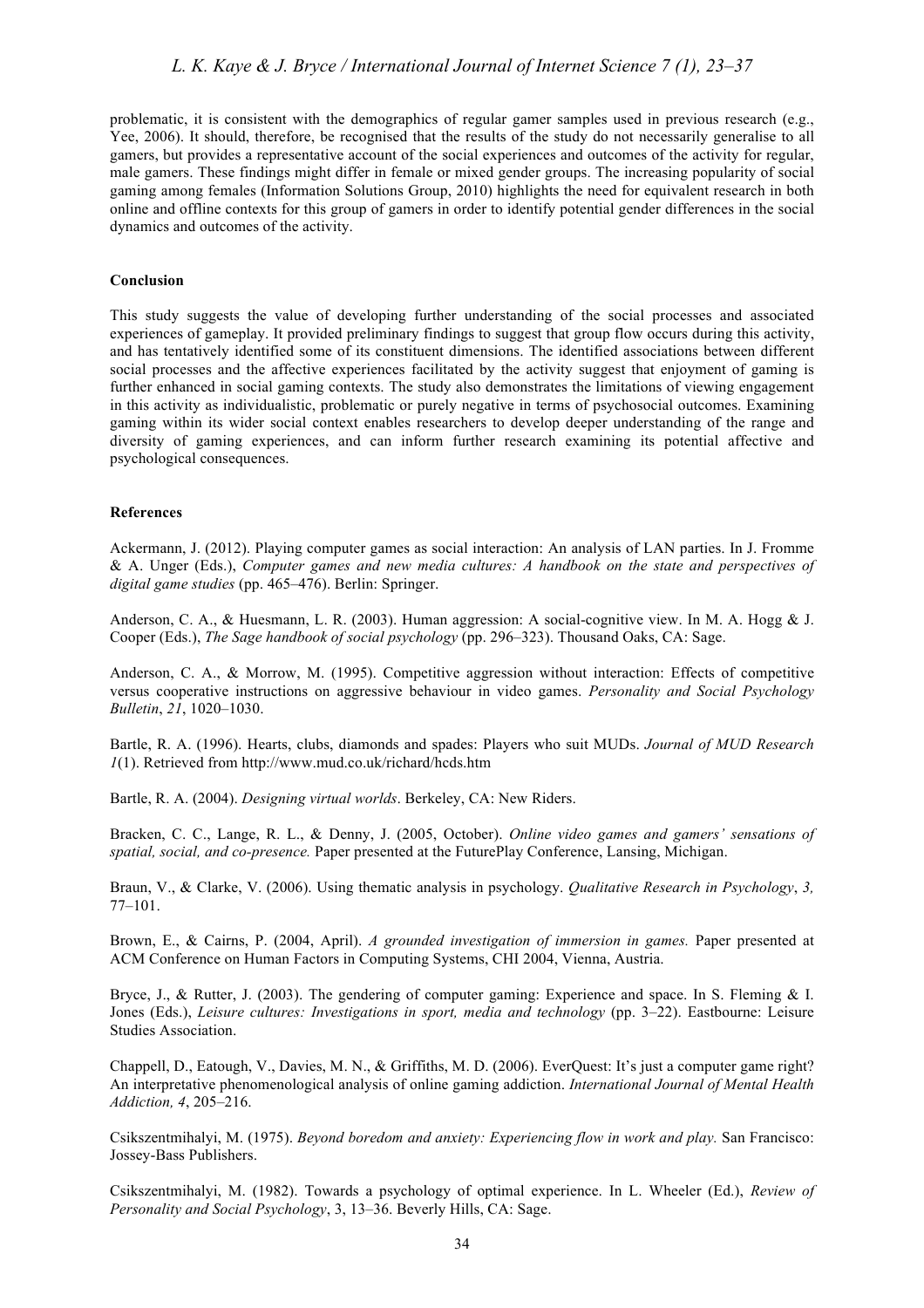Csikszentmihalyi, M. (1988). Introduction. In M. Csikszentmihalyi & I. Csikszentmihalyi (Eds.), *Optimal experience: Psychological studies of flow in consciousness* (pp. 3–14). Cambridge: Cambridge University Press.

Csikszentmihalyi, M. (1992). *Flow: The psychology of happiness*. London: Rider.

Csikszentmihalyi, M. (1993). *The evolving self: A psychology for the third millennium.* New York: Harper Collin.

Csikszentmihalyi, M. (2003). *Good business: Leadership, flow and the making of meaning*. London: Hodder & Stoughton.

Csikszentmihalyi, M., & Csikszentmihalyi, I. S. (1988). *Optimal experience: Psychological studies of flow in consciousness.* New York: Cambridge University Press.

Cole, H., & Griffiths, M. D. (2007). Social interactions in Massively Multiplayer Online Role-playing gamers. *CyberPsychology & Behavior, 10*(4), 575–583. doi:10.1089/cpb.2007.9988

Colwell, J. (2007). Needs met through computer game play among adolescents. *Personality and Individual Differences, 43*, 2072–2082. doi:10.1016/j.paid2007.06.021

Cupitt, M., & Stockbridge, S. (1996). *Families and electronic entertainment.* Sydney: Australian Broadcasting Authority/Office of Film and Literature Classification.

de Kort, Y. A. W., IJsselsteijn, W. A., & Poels, K. (2007, October). *Digital Games as Social Presence Technology: Development of the Social Presence in Gaming Questionnaire (SPGQ).* Paper presented at PRESENCE Conference 2007, Barcelona, Spain.

Deutsch, M. (1993). Educating for a peaceful world. *American Psychologist*, *48*, 510–517.

Durkin, K., & Aisbett, K. (1999). *Computer games and Australians today.* Sydney: Office of Film and Literature Classification.

Ellis, G. D., Voelkl, J. E., & Morris, C. (1994). Measurement and analysis issues with explanation of variance in daily experience using the flow model. *Journal of Leisure Research, 26*(4), 337–356.

Filiciak, M. (2003). Hyperidentities: Postmodern identity patterns in massively multiplayer online role-playing games. In M. J. P. Wolf & B. Perron (Eds.), *Video game theory reader* (pp. 87–102). New York: Routledge.

Gajadhar, B. J., de Kort, Y. A., W., & Ijsselsteijn, W. A. (2008a, April). *Influence of social setting on player experience of digital games.* Paper presented at CHI 2008 Conference, Florence, Italy.

Gajadhar, B. J., de Kort, Y.A.W., & IJsselsteijn, W.A. (2008b). Shared fun is doubled fun: Player enjoyment as a function of social setting. In P. Markopoulos, B. De Ruyter, W. Ijsselsteijn, & D. Rowland (Eds.), *Proceedings of fun and games: Secong International Conference* (pp. 106–117). Eindhoven: Springer.

Gajadhar, B.J, de Kort, Y. A. W., & IJsselsteijn, W. A. (2009a). Rules of engagement: Influence of co-player presence on player involvement in digital games. *International Journal of Gaming and Computer-Mediated Simulations*, *1*(3), 14–27. doi:10.4018/jgcms.2009070102

Gajadhar, B.J., de Kort, Y.A.W., & IJsselsteijn, W.A. (2009b, June). *See no rival, hear no rival: the Role of*  social cues in digital game settings. Paper presented at the 13<sup>th</sup> CHI 2009 Conference, Leiden, Netherlands.

Gajadhar, B.J., de Kort, Y.A.W., IJsselsteijn, W.A., & Poels, K. (2009, October). *Where everybody knows your Game: the Appeal and Function of Game Cafes in Western Europe*. Paper presented at the International Conference on Advances in Computer Entertainment Technology, Athens, Greece.

Griffiths, M. (1997). Computer game playing in early adolescence. *Youth & Society*, *29*(2), 223–237.

Griffiths, M. D., Davies, M. N. O., & Chappell, D. (2003). Breaking the stereotype: The case of online gaming. *CyberPsychology & Behavior, 6*, 81–91.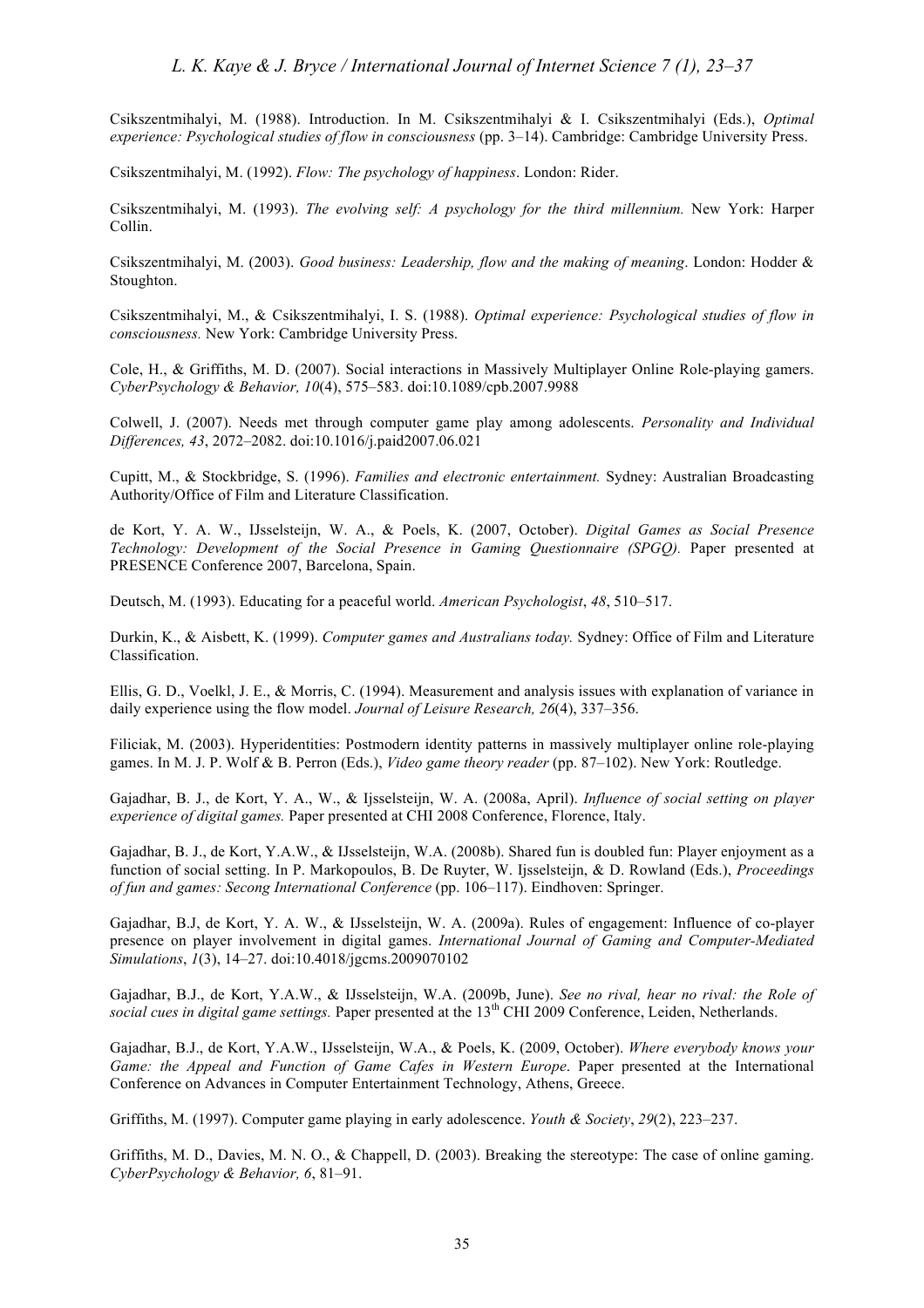Griffiths, M. D., Davies, M. N. O., & Chappell, D. (2004). Demographic factors and playing variables in online computer gaming. *CyberPsychology & Behavior, 7,* 479–487.

Hughes, D., & Dunmont, K. (1993). Using focus groups to facilitate culturally anchored research. *American Journal of Community Psychology*, *21*(6), 775–806.

Information Solutions Group (2010). *PopCap Social Gaming Research 2010.* Retrieved from http://www .infosolutionsgroup.com/2010\_PopCap\_Social\_Gaming\_Research\_Results.pdf

Jansz, J., & Martens, L. (2005). Gaming at a LAN event: The social context of playing video games. *New Media and Society*, *7*(3), 333–355. doi:10.1177/1461444805052280

Jansz, J., & Tanis, M. (2007). Appeal of playing online First Person Shooter Games. *CyberPsychology & Behavior, 10*(1), 133–136. doi:10.1089/cpb.2006.9981

Kim, Y., & Ross, S. D. (2006). An exploration of motives in sport video gaming. *International Journal of Sports Marketing and Sponsorship*, *8*(1), 34–46.

Klimmt, C., Hartmann, T., & Frey, A. (2007). Effectance and control as determinants of video game enjoyment. *CyberPsychology & Behavior, 10*(6), 845–848.

Klimmt, C., Schmid, H., & Orthmann, J. (2009). Exploring the enjoyment of playing browser games. *CyberPsychology & Behavior, 12*(2), 231–234. doi:10.1089/cpb.2008.0128

Kubey, R., & Larson, R. (1990). The use and experience of the new video media among children and young adolescents. *Communication Research*, *17*, 107–130.

LeFevre, J. (1988). Flow and the quality of experience during work and leisure. In. M Csikszentmihalyi & I. S. Csikszentmihalyi (Eds.) *Optimal experience: Psychological Studies of Flow in Consciousness* (pp. 307–318). New York: Cambridge University Press.

Lim, S., & Lee, J. R. (2009). When playing together feels different: Effects of task types and social contexts on physiological arousal in multiplayer online gaming contexts. *CyberPsychology & Behavior*, *12*(1), 59–61.

Lim, S., & Reeves, B. (2010). Computer agents versus avatars: Responses to interactive game characters controlled by a computer or other player. *International Journal of Human-Computer Studies, 68*(1–2), 57–68.

Lo, S., Wang, C., & Fang, W. (2005a). The exploratory research of online game consumer purchasing decision process and switching factors. *Electronic Commerce Research*, *3*, 289–306.

Lo, S., Wang, C., & Fang, W. (2005b). Physical interpersonal relationships and social anxiety among online game players. *CyberPsychology & Behavior*, *8*, 15–21.

Mandryk, R. L., Inkpen, K. M., & Calvert, T. W. (2006). Using psychophysiological techniques to measure user experience with entertainment technologies. *Behaviour and Information Technology*, *25*(2), 141–158. doi:10 .1080/01449290500331156

Massimini, F., & Carli, M (1988). The systematic assessment of flow in daily experience. In M. Csikszentmihalyi & I. S. Csikszentmihalyi (1988). *Optimal experience: Psychological studies of flow in consciousness* (pp. 266–287)*.* Cambridge: Cambridge University Press.

Nakamura, J., & Csikszentmihalyi, M. (2002). The concept of flow. In C. R. Snyder & S. J. Lopez (Eds.), *Handbook of positive psychology* (pp. 89–105). Oxford: Oxford University Press.

Ng, B. D., & Wiemer-Hastings, P. (2005). Addiction to the internet and online gaming. *CyberPsychology & Behavior*, *8(2)*, 110–113. doi:10.1089/cpb.2005.8.110

Poels, K., de Kort, Y.A.W., & IJsselsteijn, W.A. (2007, November). *"It is always a lot of fun!" Exploring dimensions of digital game experience using focus group methodology.* Paper presented at the Futureplay 2007, Toronto, Canada.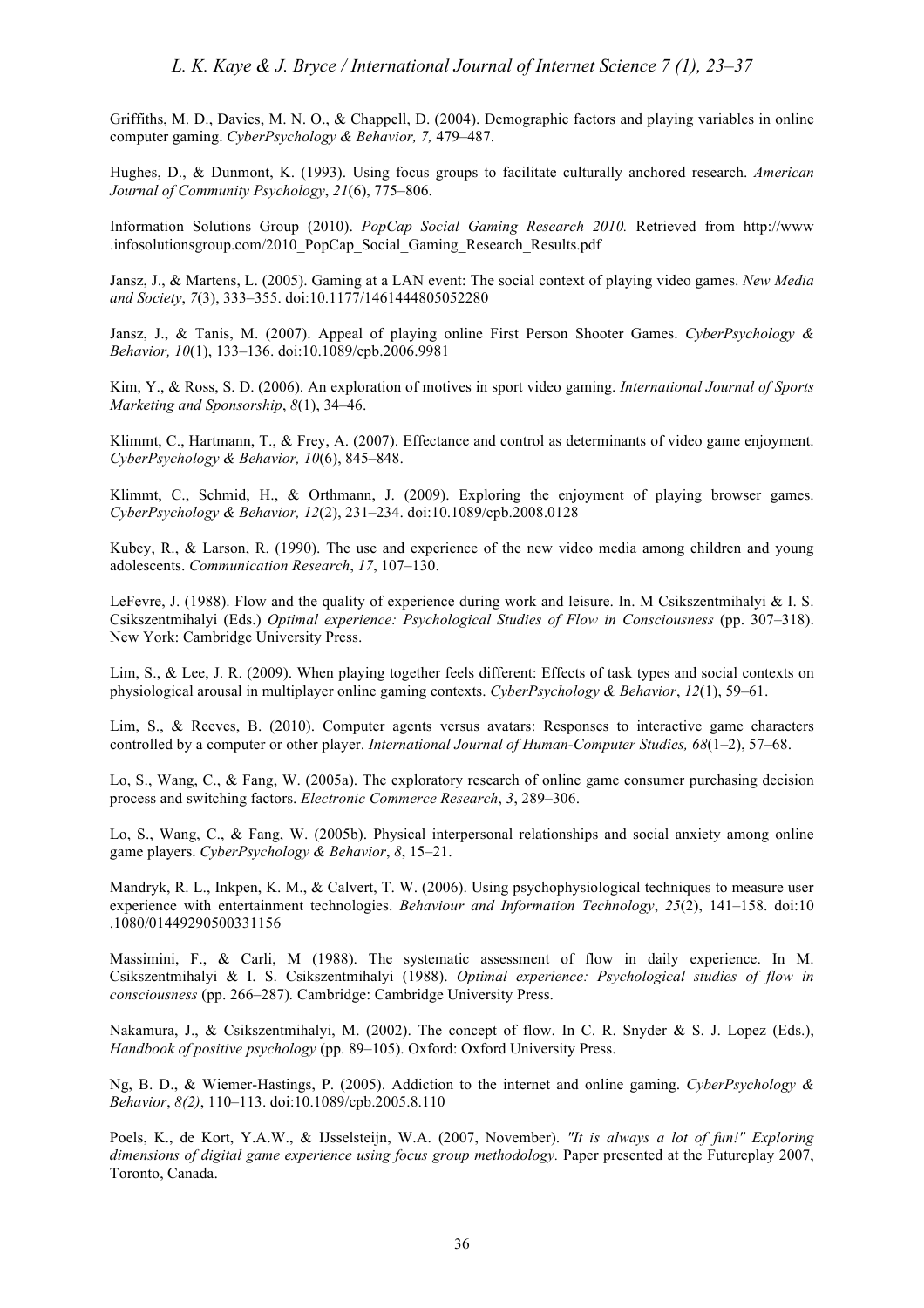Ravaja, N. (2009). The psychophysiology of digital gaming: the effect of a non co-located opponent. *Media Psychology, 12*(3), 268–294. doi:10.1080/15213260903052240

Ravaja, N., Saari, T., Turpeinen, M., Laarni, J., Salminen, M., & Kivikangas, M. (2006). Spatial presence and emotions during video game playing: Does it matter with whom you play? *Presence: Teleoperators and virtual environments*, *15*(4), 381–392. doi:10.1162/pres.15.4.381

Ryan, R. M., Rigby, C, S., & Przybylski, A. (2006). The motivational pull of video games: A Self-Determination Theory Approach. *Motivation and Emotion*, *30*, 347–363. doi:10.1007/s11031-006-9051-8

Sato, I. (1988). Bosozoku: Flow in Japanese motorcycle gangs. In M. Csikszentmihalyi & I. Csikszentmihalyi (Eds.), *Optimal experience: Psychological studies of flow in consciousness* (pp. 92–117). Cambridge: Cambridge University Press

Sherry, J. L., Lucas, K., Greenberg, B. S., & Lachlan, K. (2003). Video game uses and gratifications as predictors of use and game preference. In P. Vorderer & J. Bryant (Eds.), *Motives, responses and consequences* (pp. 213–224). London: Lawrence Erlbaum Associates.

Smith, B. P. (2007). *Flow and the enjoyment of video games*. (Unpublished doctoral dissertation). University of Alabama, USA.

Smyth, J. M. (2007). Beyond self-selection in video game play: An experimental examination of the consequences of Massively Multiplayer Online Role-Playing Game Play. *CyberPsychology & Behavior*, *10*(5), 717–721. doi:10.1089/cpb.2007.9963

Sweetser, P., & Wyeth, P. (2005). GameFlow: A model for evaluating player enjoyment in games. *ACM Computers in Entertainment*, *3*(3), 1–24.

Tamborini, R., Bowman, N. D., Eden, A., Gizzard, M., & Organ, A. (2010). Defining media enjoyment as the satisfaction of intrinsic needs. *Journal of Communication, 60*(4), 758–777. doi:10.1111/j.1460-2466 .2010.01513.x

Trepte, S., & Reinecke, L. (2011). The pleasures of success: Game-related efficacy experiences as a mediator between player performance and game enjoyment. *CyberPsychology, Behavior, and Social Networking*, *14*(9), 555–557. doi:10.1089/cyber.2010.0358

Van Looy, J., Courtois, C., & de Vocht, M. (2010, September). *Player identification in online games: Validation of a scale for measuring identification in MMORPGs.* Paper presented at 3rd International Conference on Fun and Games, New York.

Vioda, A., & Greenberg, S. (2011). Console gaming across generations: Exploring intergenerational interactions in collocated console gaming. *Universal Access in the Information Society*. Retrieved from http://grouplab.cpsc .ucalgary.ca/grouplab/uploads/Publications/Publications/2011-IntergenerationalGaming.JUAIS.pdf

Vorderer, P., & Ritterfield, U. (2003). Children's future programming and media use between entertainment and education. In E. L. Palmer & B. Young (Eds.), *The faces of televisual media: Teaching, violence, selling to children* (pp. 241–262). Mahwah, NJ: Lawrence Erlbaum Associates.

Walker, C. J. (2010). Experiencing flow: Is doing it together better than doing it alone? *The Journal of Positive Psychology, 5*(10), 3–11. doi:10.1080/17439760903271116

Weibel, D., Wissmath, B., Habeggar, S., Steiner, Y., & Groner, R. (2007). Playing online games against computer-versus-human-controlled opponents: Effects on presence, flow and enjoyment. *Computers in Human Behavior*, *24*, 2274–2291. doi:10.1016/j.chb.2007.11.002

Williams, D., Yee, N. & Caplan, S. (2008). Who plays, how much and why? Debunking the stereotypical gamer profile. *Journal of Computer Mediated Communication*, *13*, 993–1018. doi:10.1111/j.1083-6101.2008.00428.x

Wood, R. T. A., Gupta, R., Derevensky, J. L., & Griffiths, M. (2004). Video game playing and gambling in adolescents: Common risk factors. *Journal of Child and Adolescent Abuse. 14*(1), 77–100. doi:10.1300/J029v14n01\_05